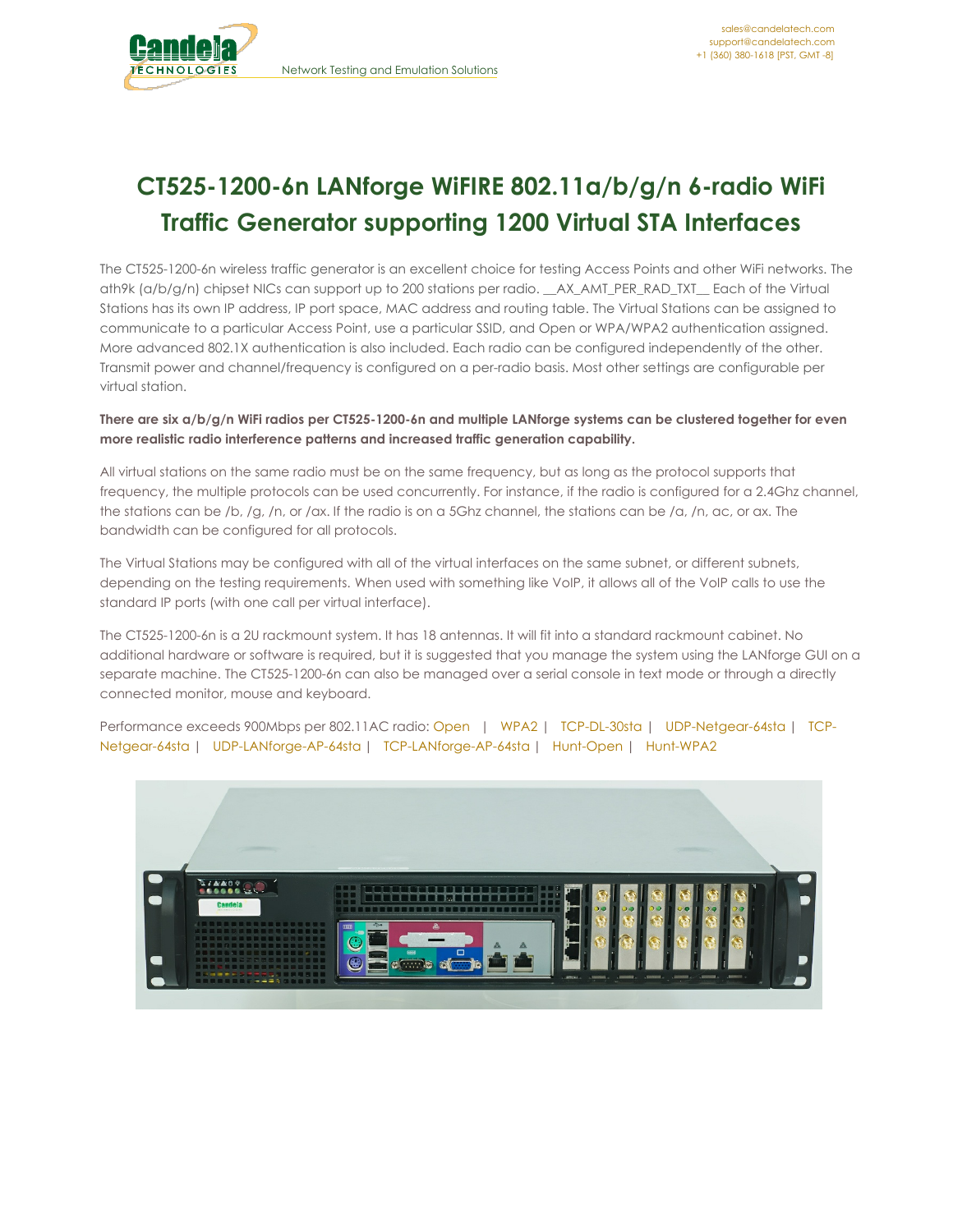

NOTE: This product may have a different hardware configuration than the system pictured above. Refer to your official quote for details.

Candela Technologies Inc., 2417 Main Street, Suite 201, P.O. Box 3285, Ferndale, WA 98248, USA www.candelatech.com | sales@candelatech.com | +1 360 380 1618

## **Example Network Diagram**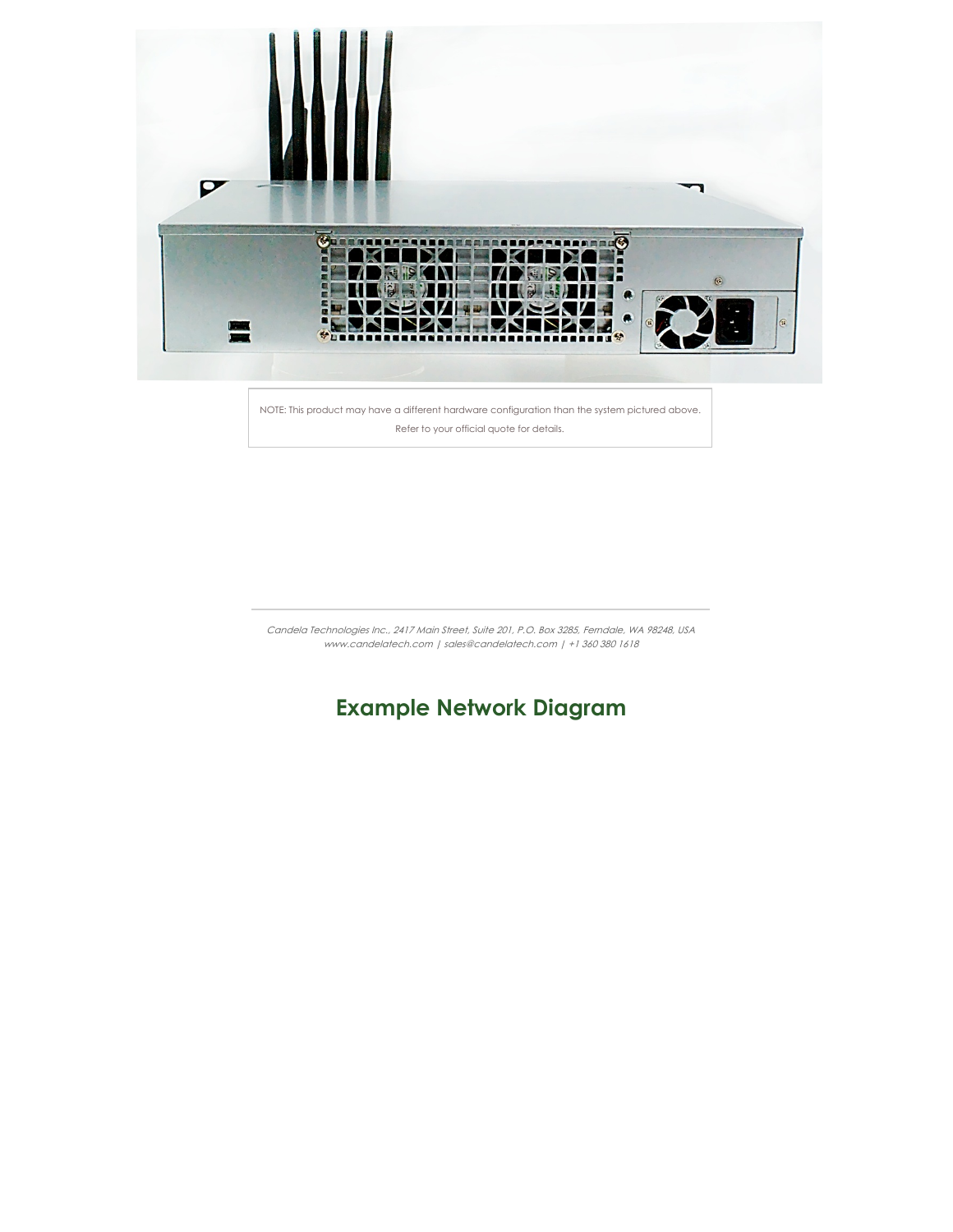

**Ethernet** 

Switch

**LANforge WiFIRE Edge Devices** 

802.11a/b/g/n WiFi

**LANforge FIRE Edge** (Virtual Stations)

**LANforge FIRE** 

Core Device(s)

**CONTROLLED** 

**LANforge** 

**FIRE** 

Internet

System

**Under Test** 

**Access Point** 



LANforge WiFIRE supports 802.11 Virtual Stations and Access Points\*. To the System Under Test, it appears as if there are multiple PCs sitting inside the LANforge system generating independent traffic streams over Wireless NICs.

Many Virtual Station interfaces are supported per LANforge WiFIRE machine. LANforge can send traffic from one physical interface on the local machine to another interface on that same machine. Each physical and virtual interface can be configured on the same, or on different IP subnets.

In the configuration on the left, the LANforge FIRE Core can be one physical Ethernet interface and act as the server. The LANforge FIRE Edge can be the Virtual Station interfaces configured on the WiFi radio. Both interfaces can be on the same machine or multiple LANforge machines can be clustered together for increased traffic generation capacity.

\* All system support 802.11 a/b/g/n. Some systems support 802.11ac as well.

Candela Technologies Inc., 2417 Main Street, Suite 201, P.O. Box 3285, Ferndale, WA 98248, USA www.candelatech.com | sales@candelatech.com | +1 360 380 1618

### **Quick Start Guide**

- 1. Connect Management Ethernet port to Management network or management PC. If connecting directly to a PC, an Ethernet cross-over cable should be used.
- 2. Connect eth1 wired Ethernet interface to wired Ethernet interface on the AP or network under test. This usually is considered the 'server' side of the network.
- 3. The Client side of the network will be the Virtual Stations configured on the CT525-1200-6n WiFi NIC(s).
- 4. Connect power to standard US or European AC power source. If using external battery pack, then connect to that instead. Click button to power on the unit.
- 5. The CT525-1200-6n should now boot. If DHCP is enabled on the Management network, the CT525-1200-6n will automatically acquire an IP address. If DHCP is not available, the IP address will be set to **192.168.1.101**.
- 6. Install the LANforge-GUI on a separate management PC or Laptop, or use VNC or remote-desktop programs to access the LANforge system directly. Windows, MAC-OS and Linux GUIs are supported: Select the correct one from the web page served from the LANforge system and install it.
- 7. Start the LANforge-GUI on the management PC and click the 'Discover' button. It should find the CT525-1200- 6n appliance and add the IP address to the drop-down box in the Connect widget. Press 'Connect' and you will be connected to the CT525-1200-6n.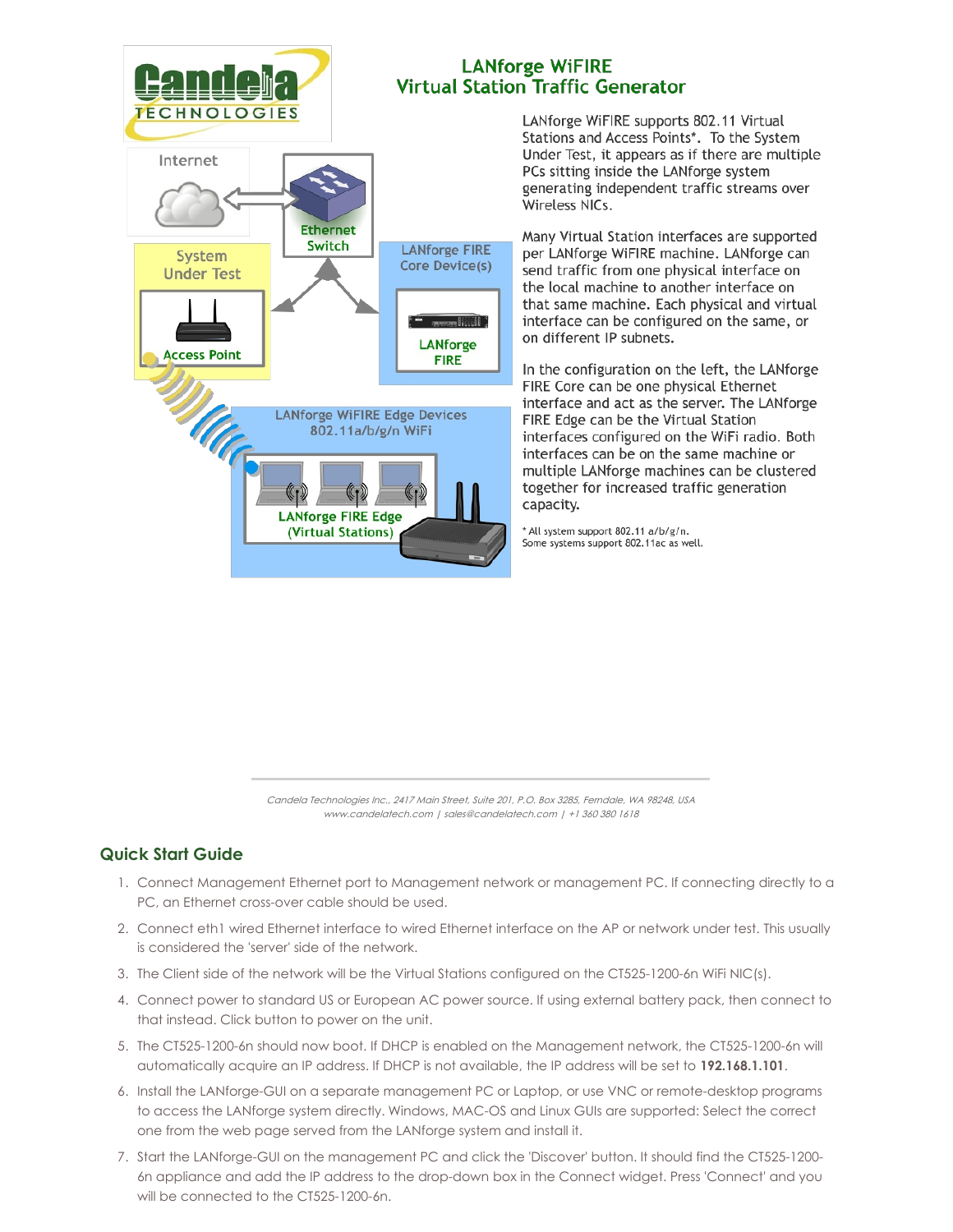- 8. Select the Port Mgr tab in the GUI. Double-click on the device called 'wiphy0'. This is the Radio device, and should be configured for the correct, channel, country-code, etc. Next, select one or more of the Virtual Station interfaces and click 'Modify'. Enter the correct IP address information, SSID and WPA/WPA2 password (if Enabled). After applying these changes, the Virtual Station interface should associate with the AP and be ready to send traffic. You may create up to 1200 Virtual Station interfaces per CT525-1200-6n with the 'Create' button.
- 9. Once the interfaces are configured correctly, you can click on the Layer 3, VOIP/RTP and other LANforge-FIRE related GUI tabs and configure/modify/start/stop particular traffic patterns that utilize the virtual stations and wired Ethernet interface. In most cases, you will want one of the FIRE endpoints to be on the wired interface and the other to be on the WiFi Virtual Station interface. It is also valid to generate traffic between two Virtual Station interfaces. The GUI Chamber View window provides some automated test suites. Contact support if you have suggestions for improvements.
- 10. Any GUI modifications take place immediately after you click 'Submit' or 'OK'.

Candela Technologies Inc., 2417 Main Street, Suite 201, P.O. Box 3285, Ferndale, WA 98248, USA www.candelatech.com | sales@candelatech.com | +1 360 380 1618

## **LANforge WiFIRE Related Images**

#### **Virtual Station Configuration Screen**

| sta2003 (jedway1) Configure Settings                                                                       | $\vee$ $\wedge$<br>$\mathbf{x}$ |  |  |  |  |  |  |  |  |  |  |  |  |
|------------------------------------------------------------------------------------------------------------|---------------------------------|--|--|--|--|--|--|--|--|--|--|--|--|
| Port Status Information                                                                                    |                                 |  |  |  |  |  |  |  |  |  |  |  |  |
| LINK-UP GRO Authorized<br>Current:                                                                         |                                 |  |  |  |  |  |  |  |  |  |  |  |  |
| Driver Info: Port Type: WIFI-STA Parent: wiphy0<br>wiphy0                                                  |                                 |  |  |  |  |  |  |  |  |  |  |  |  |
| Port Configurables                                                                                         |                                 |  |  |  |  |  |  |  |  |  |  |  |  |
| Standard Configuration<br>Advanced Configuration<br>Custom WiFi<br>Misc Configuration<br>Corruptions       |                                 |  |  |  |  |  |  |  |  |  |  |  |  |
| $Fnable-$<br>General Interface Settings                                                                    |                                 |  |  |  |  |  |  |  |  |  |  |  |  |
| Set IF Down<br>$\Box$ Down<br>Aux-Mat                                                                      |                                 |  |  |  |  |  |  |  |  |  |  |  |  |
| Set MAC<br>DHCP Vendor ID: None<br>DHCP Release<br>DHCP-IPv6<br>▼                                          |                                 |  |  |  |  |  |  |  |  |  |  |  |  |
| Set TX 0 Len<br>None<br>$V$ DHCP-IPv4<br>Secondary-IPs<br>DHCP Client ID:<br>▼<br>Set MTU                  |                                 |  |  |  |  |  |  |  |  |  |  |  |  |
| <b>BLANK</b><br><b>NA</b><br><b>DNS Servers:</b><br>Peer IP:<br>Set Offload                                |                                 |  |  |  |  |  |  |  |  |  |  |  |  |
| IP Address:<br>Global IPv6:<br>AUTO<br>0.0.0.0<br>Set PROMISC                                              |                                 |  |  |  |  |  |  |  |  |  |  |  |  |
| IP Mask:<br>0.0.0.0<br>Link IPv6:<br><b>AUTO</b><br>Services-                                              |                                 |  |  |  |  |  |  |  |  |  |  |  |  |
| IPv6 GW:<br>0.0.0.0<br><b>AUTO</b><br>Gateway IP:<br><b>HTTP</b>                                           |                                 |  |  |  |  |  |  |  |  |  |  |  |  |
| Alias:<br>MTU:<br>1500<br><b>FTP</b>                                                                       |                                 |  |  |  |  |  |  |  |  |  |  |  |  |
| MAC Addr:<br>04:f0:21:5e:2a:ab<br>TX Q Len<br>1000<br><b>RADIUS</b>                                        |                                 |  |  |  |  |  |  |  |  |  |  |  |  |
| lfast<br><b>NONE</b><br>(3 s)<br>Rpt Timer:<br>WiFi Bridge:<br>▼<br>$\overline{\phantom{a}}$<br>Low Level- |                                 |  |  |  |  |  |  |  |  |  |  |  |  |
| WiFi Settings<br>$\sqcap$ PROMISC                                                                          |                                 |  |  |  |  |  |  |  |  |  |  |  |  |
| jedway2-wpa2-2000<br><b>DEFAULT</b><br>SSID:<br>AP:<br>▼<br><b>TSO Enabled</b>                             |                                 |  |  |  |  |  |  |  |  |  |  |  |  |
| Mode: 802.11abgn-AC<br>Key/Phrase: jedway2-wpa2-2000<br><b>UFO Enabled</b>                                 | ▼                               |  |  |  |  |  |  |  |  |  |  |  |  |
| lOS Default<br>Freq/Channel: 5260/52<br>Rate:<br><b>GSO Enabled</b>                                        | ▼                               |  |  |  |  |  |  |  |  |  |  |  |  |
| WPA V WPA2 OSEN WEP<br>□LRO Enabled                                                                        |                                 |  |  |  |  |  |  |  |  |  |  |  |  |
| Disable HT40   Enable VHT160  <br>Disable SGI<br><b>☑</b> GRO Enabled                                      |                                 |  |  |  |  |  |  |  |  |  |  |  |  |
|                                                                                                            |                                 |  |  |  |  |  |  |  |  |  |  |  |  |
|                                                                                                            |                                 |  |  |  |  |  |  |  |  |  |  |  |  |
| Display Scan<br>Print<br>Display<br>Probe<br>0K<br>Sync<br><b>Apply</b>                                    | Cancel                          |  |  |  |  |  |  |  |  |  |  |  |  |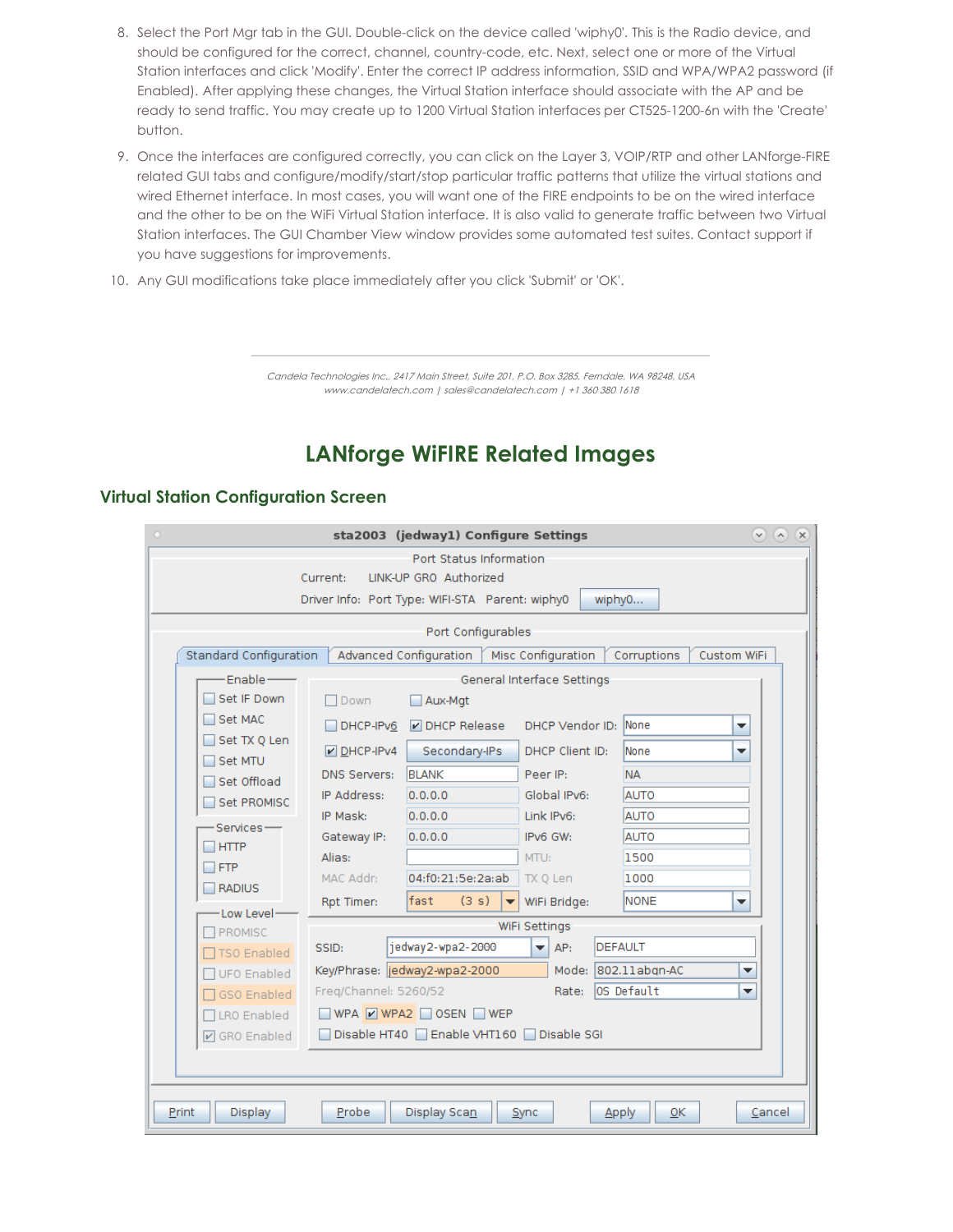Candela Technologies Inc., 2417 Main Street, Suite 201, P.O. Box 3285, Ferndale, WA 98248, USA www.candelatech.com | sales@candelatech.com | +1 360 380 1618

### **Layer 3 (Ethernet, UDP, TCP) Connections**

| 金                                                                                                                                                            |                                             |            |                   |                                                     | LANforge Manager Version(5.2.13) |                        |                                     |                                                 |          |                                      | $+$ $ \times$          |  |  |
|--------------------------------------------------------------------------------------------------------------------------------------------------------------|---------------------------------------------|------------|-------------------|-----------------------------------------------------|----------------------------------|------------------------|-------------------------------------|-------------------------------------------------|----------|--------------------------------------|------------------------|--|--|
| Control Reporting Tear-Off Info Plugins                                                                                                                      |                                             |            |                   |                                                     |                                  |                        |                                     |                                                 |          |                                      |                        |  |  |
| Stop All<br>Restart Manager<br>Refresh                                                                                                                       |                                             |            |                   |                                                     |                                  |                        |                                     |                                                 |          |                                      | <b>HELP</b>            |  |  |
|                                                                                                                                                              |                                             |            |                   |                                                     |                                  |                        |                                     |                                                 |          |                                      |                        |  |  |
| File-IO<br><b>Attenuators</b><br><b>Test Mgr</b><br>Port Mgr<br>Laver-4<br><b>Test Group</b><br><b>Resource Mar</b><br>Event Log<br>Alerts<br>Messages       |                                             |            |                   |                                                     |                                  |                        |                                     |                                                 |          |                                      |                        |  |  |
|                                                                                                                                                              | Status                                      |            |                   | WanLinks<br>L3 Endps<br>Layer-3                     |                                  |                        |                                     |                                                 |          |                                      |                        |  |  |
|                                                                                                                                                              |                                             |            |                   |                                                     |                                  |                        |                                     |                                                 |          |                                      |                        |  |  |
| <b>Start</b><br>Select All<br>Clear<br>Stop<br>Ouiesce<br>(1 s)<br>fast<br>$\blacktriangledown$ Go<br>Test Manager all<br>$\blacktriangledown$<br>Rpt Timer: |                                             |            |                   |                                                     |                                  |                        |                                     |                                                 |          |                                      |                        |  |  |
|                                                                                                                                                              |                                             |            |                   |                                                     |                                  |                        |                                     |                                                 |          |                                      |                        |  |  |
|                                                                                                                                                              | View                                        | $ 0 - 200$ |                   |                                                     | $\blacktriangledown$ Go          |                        | <b>Display</b>                      | Create                                          | Modify   | <b>Delete</b>                        |                        |  |  |
|                                                                                                                                                              | Cross Connects for Selected Test Manager    |            |                   |                                                     |                                  |                        |                                     |                                                 |          |                                      |                        |  |  |
|                                                                                                                                                              |                                             |            |                   |                                                     |                                  |                        |                                     |                                                 |          |                                      |                        |  |  |
| Name                                                                                                                                                         | Type                                        | State      |                   | $P$ kt Rx A $\rightarrow$ B Pkt Rx A $\leftarrow$ B | Rate $A \rightarrow B$           | Rate $A \leftarrow B$  |                                     | Rx Drop % A Rx Drop % B Drop Pkts A Drop Pkts B |          |                                      | Avg RTT                |  |  |
|                                                                                                                                                              |                                             |            |                   |                                                     |                                  |                        |                                     |                                                 |          |                                      |                        |  |  |
| xcdx-1                                                                                                                                                       | LF/UDP Run                                  |            | 17.294            | 17.549                                              | 9,998,239                        | 9.997.437              | $\circ$                             | $\circ$                                         | $\circ$  | $\Omega$                             | $\blacktriangle$<br>11 |  |  |
| xcdx-10                                                                                                                                                      | LF/UDP Run                                  |            | 17,377            | 17,716                                              | 9,997,632                        | 9,996,340              | $\circ$                             | $\Omega$                                        | $\Omega$ | $\Omega$                             | 0                      |  |  |
| xcdx-2                                                                                                                                                       | LF/UDP Run                                  |            | 17,548            | 17,802                                              | 9,997,351                        | 9,996,964              | $\Omega$                            | $\Omega$                                        | $\Omega$ | $\Omega$                             | 0                      |  |  |
| xcdx-3                                                                                                                                                       | LF/UDP Run                                  |            | 17.633            | 17,802                                              | 9,997,891                        | 9.996.964              | $\Omega$                            | $\Omega$                                        | $\Omega$ | $\Omega$                             | 0                      |  |  |
| xcdx-4                                                                                                                                                       | LF/UDP Run                                  |            | 17.633            | 17.802                                              | 9.997.891                        | 9.996.964              | $\overline{0}$                      | $\overline{0}$                                  | $\circ$  | $\overline{0}$                       | 1 <sup>1</sup>         |  |  |
| xcdx-5                                                                                                                                                       | LF/UDP Run                                  |            | 17.718            | 17,036                                              | 9.997.947                        | 9.992.326              | $\circ$                             | $\Omega$                                        | $\Omega$ | $\Omega$                             |                        |  |  |
| xcdx-6                                                                                                                                                       | LF/UDP Run                                  |            | 17.718            | 17,044                                              | 9,997,947                        | 9.997.018              | $\overline{0}$                      | $\Omega$                                        | $\Omega$ | $\Omega$                             | $\mathbf{1}$           |  |  |
| xcdx-7                                                                                                                                                       | LF/UDP Run                                  |            | 17.718            | 17.044                                              | 9.997.947                        | 9.997.018              | $\circ$                             | $\Omega$                                        | $\Omega$ | $\Omega$                             | 1                      |  |  |
| xcdx-8                                                                                                                                                       | LF/UDP Run<br>LEBION DU                     |            | 17,718<br>277.720 | 17.044<br>$7.7.0.4.4$                               | 9.997.947<br>0.007047            | 9.997.516<br>0.007.030 | $\circ$<br>$\overline{\phantom{0}}$ | $\Omega$<br>$\sim$                              | $\circ$  | $\Omega$<br>$\overline{\phantom{0}}$ | $\mathbf{1}$<br>٠      |  |  |
| $\overline{\mathbf{4}}$                                                                                                                                      |                                             |            |                   |                                                     |                                  |                        |                                     |                                                 |          |                                      | N                      |  |  |
|                                                                                                                                                              |                                             |            |                   |                                                     |                                  |                        |                                     |                                                 |          |                                      |                        |  |  |
|                                                                                                                                                              | Logged in to: 192.168.100.26:4002 as: Admin |            |                   |                                                     |                                  |                        |                                     |                                                 |          |                                      |                        |  |  |

**Layer 3 Create/Modify Screen**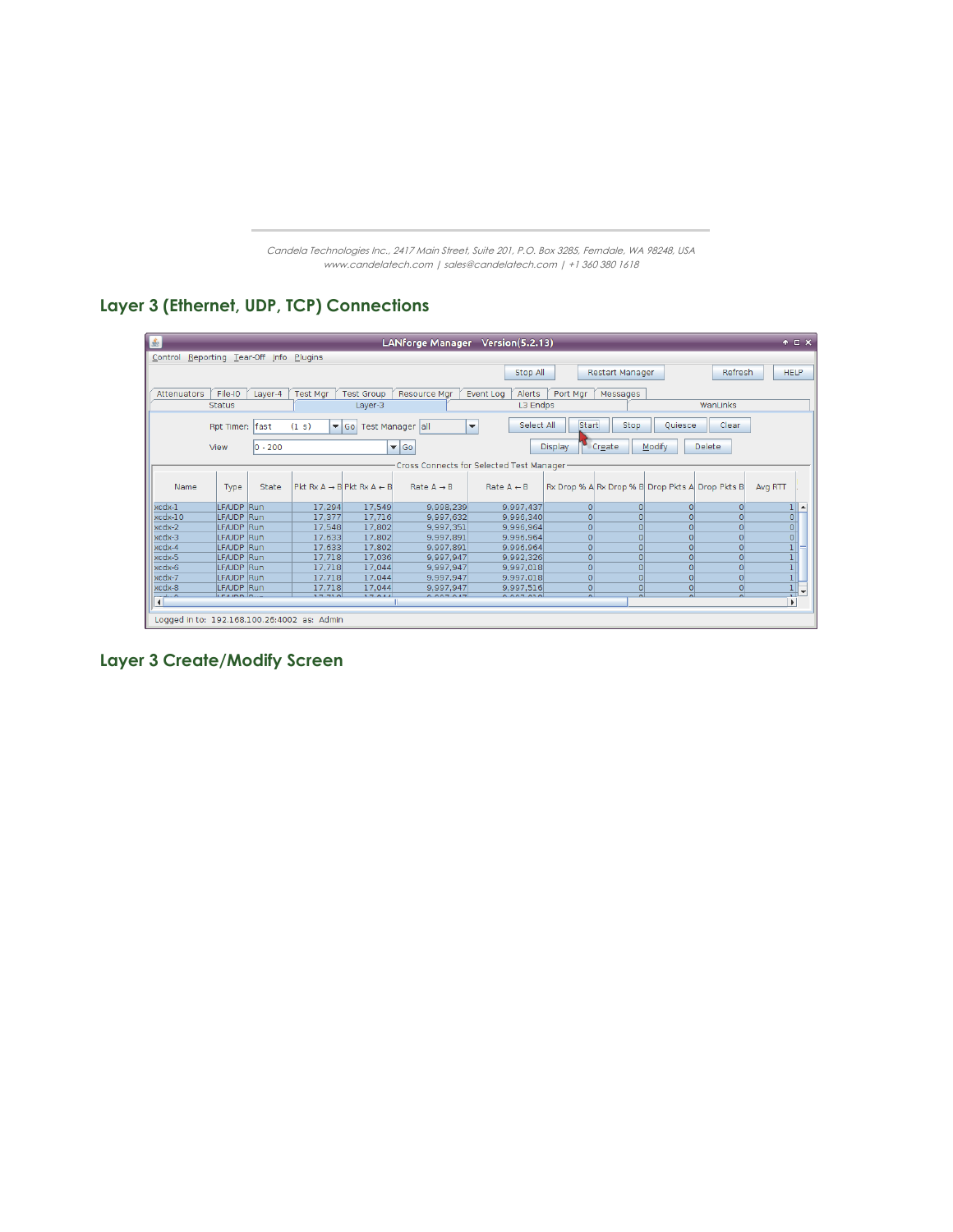| 画                                  |                                    |                                                                                   |                                               |                          | udp-se - Create/Modify Cross Connect   |                                 |                          |                                                          |                       | $\Box$ e $\bm{\mathsf{x}}$ |  |
|------------------------------------|------------------------------------|-----------------------------------------------------------------------------------|-----------------------------------------------|--------------------------|----------------------------------------|---------------------------------|--------------------------|----------------------------------------------------------|-----------------------|----------------------------|--|
| All                                |                                    |                                                                                   |                                               |                          | <b>Display</b><br><b>Sync</b>          | <b>Batch-Create</b>             |                          | <b>Apply</b>                                             | OK                    | Cancel                     |  |
|                                    | <b>Cross-Connect</b>               |                                                                                   | <b>Cross-Connect</b>                          |                          |                                        |                                 |                          |                                                          |                       |                            |  |
| <b>CX Name:</b><br><b>CX Type:</b> | ludp-se<br><b>LANforge / UDP</b>   |                                                                                   |                                               | $\overline{\phantom{a}}$ | <b>Report Timer:</b><br>default (5 s)  |                                 |                          |                                                          |                       |                            |  |
|                                    |                                    |                                                                                   |                                               |                          | <b>Endpoint A</b>                      |                                 |                          |                                                          | <b>Endpoint B</b>     |                            |  |
|                                    | <b>Endpoint A</b>                  |                                                                                   | <b>Endpoint B</b><br>$\overline{\phantom{0}}$ | <b>Pld Pattern</b>       | increasing                             | $\overline{\phantom{a}}$        | increasing<br>▼          |                                                          |                       |                            |  |
| <b>Resource:</b>                   | $1$ (eth $0$ )                     | 1 (brent-6port)<br>1 (brent-6port)<br>$\overline{\phantom{a}}$                    |                                               |                          | Min IP Port:                           | <b>AUTO</b>                     |                          |                                                          | <b>AUTO</b><br>÷      |                            |  |
| Port:                              | New Modem (56 Kbps)                | $\overline{\mathbf{v}}$<br>▼                                                      | $ 2$ (eth1)<br>New Modem (56 Kbps)            | ▼                        | Max IP Port:                           | Same                            |                          | Same<br>÷                                                |                       |                            |  |
| Min Tx Rate:                       |                                    |                                                                                   |                                               | ▼                        | <b>Min Duration:</b>                   | Forever                         |                          | Forever<br>▼                                             |                       |                            |  |
| <b>Max Tx Rate:</b>                | Same                               | $\overline{\phantom{0}}$                                                          | Same                                          | ▼                        | <b>Max Duration:</b>                   | Same                            |                          | Same                                                     | ▼                     |                            |  |
| Min PDU Size:                      | <b>AUTO</b>                        | ▼                                                                                 | <b>AUTO</b>                                   | $\overline{\phantom{0}}$ | <b>Min Reconn:</b>                     | l٥<br>$(0 \text{ ms})$          |                          | I٥<br>$(0 \text{ ms})$<br>▼                              |                       | ÷                          |  |
| <b>Max PDU Size:</b>               | <b>Same</b>                        | ▼                                                                                 | Same<br>٠                                     |                          | <b>Max Reconn:</b>                     | Same<br>▼                       |                          | Same<br>▼                                                |                       |                            |  |
| <b>IP ToS:</b>                     | Best Effort<br>(0)                 | $\overline{\mathbf{v}}$<br>$\overline{\mathbf{v}}$                                | Best Effort<br>(0)<br>▼                       |                          | Multi-Conn:                            | Normal (0)                      | $\overline{\phantom{0}}$ | Normal (0)                                               |                       | ÷                          |  |
| <b>Pkts To Send:</b>               | Infinite                           | Infinite                                                                          | $\overline{\phantom{a}}$                      |                          | <b>Script</b>                          |                                 | <b>Script</b>            |                                                          |                       |                            |  |
|                                    |                                    |                                                                                   |                                               |                          | <b>Thresholds</b>                      | <b>Thresholds</b>               |                          |                                                          |                       |                            |  |
|                                    |                                    |                                                                                   |                                               |                          |                                        |                                 |                          |                                                          |                       |                            |  |
| <b>Test Manager</b>                | <b>Cross-Connect</b><br>default tm |                                                                                   |                                               | ▼                        | <b>Snd Buff Size:</b>                  | <b>Endpoint A</b><br>OS Default | $\blacktriangledown$     | <b>Endpoint B</b><br>OS Default                          |                       |                            |  |
| <b>Quiesce:</b>                    |                                    |                                                                                   |                                               |                          |                                        | OS Default                      |                          |                                                          |                       | ▼                          |  |
|                                    | 3 (3 sec)<br>٠                     |                                                                                   |                                               |                          | <b>Rcv Buff Size:</b><br>Send Bad FCS: | ۰<br>zero (O%)<br>v             |                          | OS Default<br>$\overline{\phantom{0}}$<br>zero (O%)<br>÷ |                       |                            |  |
| IP Addr:                           | <b>Endpoint A</b><br><b>AUTO</b>   | <b>Endpoint B</b><br>AUTO<br>$\overline{\phantom{a}}$<br>$\overline{\phantom{0}}$ |                                               |                          | <b>Src MAC:</b>                        | 00:00:00:00:00:00<br>÷          |                          | 00:00:00:00:00:00<br>÷                                   |                       |                            |  |
|                                    | Replay File                        |                                                                                   | Replay File                                   |                          |                                        | Use-Proxy                       | Use-Proxy                |                                                          |                       |                            |  |
|                                    | $\Box$ Loop                        |                                                                                   | $\Box$ Loop                                   |                          | Proxy Addr:                            | 0.0.0.0                         | 0.0.0.0                  |                                                          |                       |                            |  |
|                                    | <b>☑</b> Dest Mac                  |                                                                                   | Dest Mac                                      |                          |                                        |                                 | Ō                        |                                                          |                       |                            |  |
| Filename:                          |                                    |                                                                                   |                                               |                          | <b>Proxy Port:</b>                     |                                 |                          |                                                          |                       |                            |  |
| <b>Dest MAC:</b>                   | ccustom><br>custom>                |                                                                                   |                                               |                          | Socket Priority: 0                     |                                 |                          | O                                                        |                       |                            |  |
|                                    |                                    |                                                                                   |                                               |                          |                                        | Payload                         |                          |                                                          | Payload               |                            |  |
|                                    | <b>Endpoint A</b>                  |                                                                                   | <b>Endpoint B</b>                             |                          |                                        | <b>Endpoint A</b>               |                          | <b>Endpoint B</b>                                        |                       |                            |  |
|                                    | 10s<br>(10 s)                      | ÷                                                                                 | (10 s)<br>10s                                 |                          |                                        | □Do Checksum                    |                          |                                                          | □ Do Checksum         |                            |  |
| <b>Conn Timeout:</b>               |                                    |                                                                                   |                                               |                          |                                        |                                 |                          | □ UnManaged                                              |                       |                            |  |
| <b>TCP MSS:</b>                    | OS Default                         |                                                                                   | OS Default                                    |                          |                                        | Duration Quiesce                |                          |                                                          | Duration Quiesce      |                            |  |
|                                    |                                    |                                                                                   |                                               |                          |                                        | Quiesce-After-Range             |                          |                                                          | Quiesce-After-Range   |                            |  |
|                                    |                                    |                                                                                   |                                               |                          |                                        | TCP NODELAY                     |                          |                                                          | <b>TCP NODELAY</b>    |                            |  |
|                                    |                                    |                                                                                   |                                               |                          |                                        | □ Concurrent IP Addrs           |                          |                                                          | □ Concurrent IP Addrs |                            |  |
|                                    |                                    |                                                                                   |                                               |                          | Clear-Port-On-Start<br>Linear-IP-Ports |                                 | Clear-Port-On-Start      |                                                          |                       |                            |  |
|                                    |                                    |                                                                                   |                                               |                          |                                        |                                 |                          | Linear-IP-Ports                                          |                       |                            |  |
|                                    |                                    |                                                                                   |                                               |                          | <b>Endp Name:</b>                      | udp-se-A                        |                          | udp-se-B                                                 |                       |                            |  |
|                                    |                                    |                                                                                   |                                               |                          |                                        |                                 |                          |                                                          |                       |                            |  |

### **Software Features**

- 1. Supports real-world protocols:
	- 1. Layer 2: Raw-Ethernet.
	- 2. 802.1Q VLANs.
	- 3. PPPoE: Integrated PPPoE support.
	- 4. Layer 3: IPv4, IPv6, UDP/IP, IGMP Multicast UDP, TCP/IP.
	- 5. Layer 4-7: FTP, HTTP, HTTPS, TFTP, SFTP, SCP
	- 6. 802.11a/b/g/n Wireless Station (up to 1200 per machine).
	- 7. Layer 4-7: TELNET, PING, DNS, SMTP, NMAP (via add-on script).
	- 8. File-IO: NFSv3, NFSv4, CIFS, iSCSI.
- 2. Supports up to 1000 concurrent TCP connections with base license package.
- 3. The CT525-1200-6n is able to push up to 345Mbps through an AP, depending on the protocols mix, wireless mode and environment, and speed of the network under test. Supports at least 60 VoIP (SIP, RTP) calls if appropriate licenses are purchased. When all six a/b/g/n radios are configured on different channels, combined maximum upload speed exceeds 625Mbps (**NOTE: Tested with 802.11a/b/g/n NICs. The ath10k a/b/g/n/AC chipset NICs have not been performance tested yet.**) More powerful systems are also available.
- 4. Supports real-world compliance with ARP protocol.
- 5. Supports ToS (QoS) settings for TCP/IP and UDP/IP connections.
- 6. Uses publicly available Linux and Windows network stacks for increased standards compliance.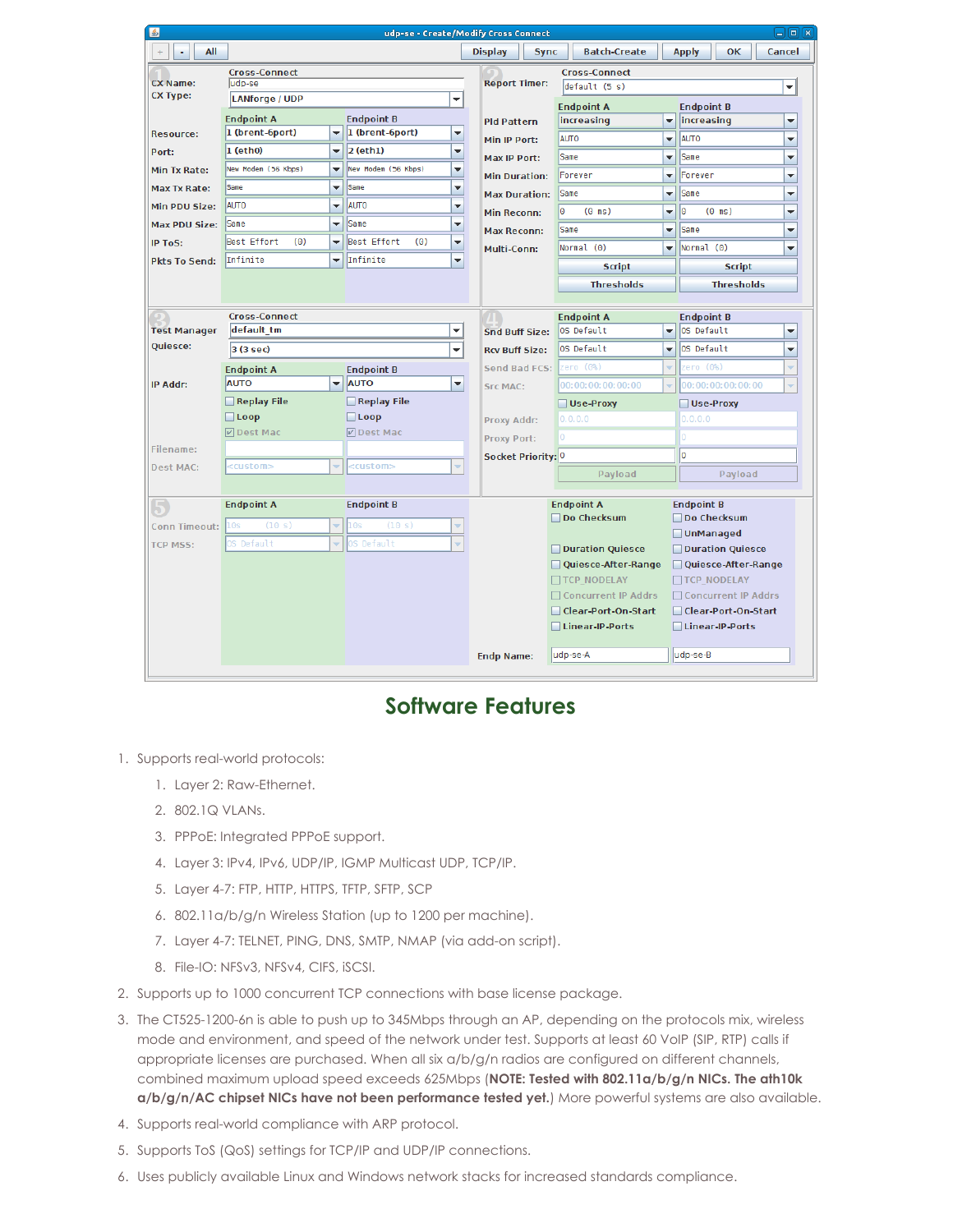- 7. Utilizes [libcurl](http://curl.haxx.se/libcurl/) for FTP, HTTP and HTTPS (SSL), TFTP and SCP protocols.
- 8. Supports file system test endpoints (NFS, CIFS, and iSCSI file systems, too!). File system mounts can use the virtual interface feature for advanced testing of file server applications.
- 9. Supports custom command-line programs, such as telnet, SMTP, and ping.
- 10. Comprehensive traffic reports include: Packet Transmit Rate, Packet Receive Rate, Packet Drop %, Transmit Bytes, Receive Bytes, Latency, Jitter, various Ethernet driver level counters, and much more.
- 11. Supports generation of reports that are ready to be imported into your favorite spread-sheet.
- 12. Allows packet sniffing and network protocol decoding with the integrated [Wireshark](http://www.wireshark.org) protocol sniffer.
- 13. GUI runs as Java application on Linux, MAC and Microsoft Operating Systems (among others).
- 14. GUI can run remotely, even over low-bandwidth links to accommodate the needs of the users.
- 15. Central management application can manage multiple units, tests, and testers simultaneously.
- 16. Includes easy built-in scripting for iterating through rates and packet sizes, with automated reporting. Also supports scriptable command line interface (telnet) which can be used to automate test scenarios. Perl libraries and example scripts are provided!
- 17. Automatic discovery of LANforge data generators simplifies configuration of LANforge test equipment.
- 18. LANforge traffic generation/management software is supported on Linux and MS Windows.

Candela Technologies Inc., 2417 Main Street, Suite 201, P.O. Box 3285, Ferndale, WA 98248, USA www.candelatech.com | sales@candelatech.com | +1 360 380 1618

## **Hardware Specification**

- 1. High-End Intel Multi-Core 2U rackmount server.
- 2. Operating System: Fedora Linux with customized Linux kernel.
- 3. Up to 28 10/100/1000 Ethernet ports on PCIe bus. Additional interface for management.
- 4. High-availability Ethernet hardware bypass option available.
- 5. Quad-Core Intel processor.
- 6. 7 PCIe low profile slots.
- 7. Optional NICs include: 4-port 10/100/1000 copper, 2-port 10/100/1000 copper, 2-port 1Gbps fibre, 2-port 10Gbps fibre, 2-port 10Gbps copper (CX4), 802.11a/b/g/n WiFi NIC, 802.11a/b/g/n/AC WiFi NIC.
- 8. 16 GB or more RAM.
- 9. 120 GB or larger SSD Hard Drive.
- 10. Weight: 20.4 lbs or 9.3 kg.
- 11. Dimensions: 17 x 18 x 3 inches (18-inch deep standard 2U rackmount server) Metric: 432 x 457 x 76 mm.
- 12. 520W power supply w/PFC, 100 240 VAC, 50 60 Hz, 7 3 Amps
- 13. Estimated Power Usage: 2.1 Amps @ 120 VAC under load, 1.4 Amps idle.
- 14. ROHS compliant.
- 15. Six Atheros/Qualcomm 802.11a/b/g/n 3x3 MIMO NICs with three external antenna each. Supports up to 1200 virtual stations (200 per a/b/g/n radio).